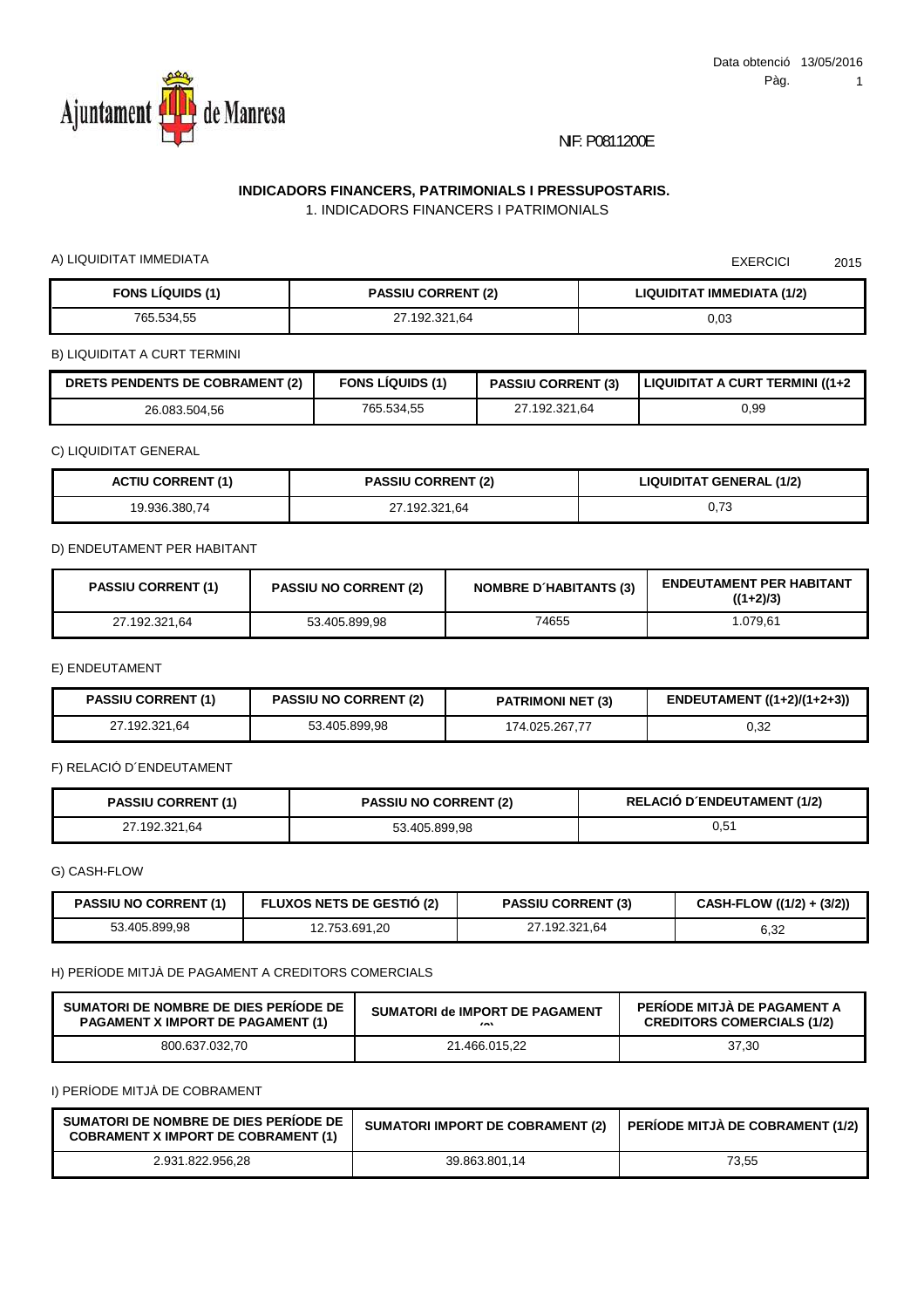

## J) RÀTIOS DEL COMPTE DEL RESULTAT ECONÒMIC PATRIMONIAL

## 1) ESTRUCTURA DELS INGRESSOS

| <b>ORDINARIA (1)</b> | <b>INGRESSOS DE GESTIO INGRESSOS TRIBUTARIS I</b><br>URBANISTICS / (1) | <b>TRANSFERENCIES I</b><br><b>SUBVENCIONS REBUDES</b><br>/ (1) | <b>VENDES I PRESTACIÓ</b><br>DE SERVEIS / (1) | <b>IRESTA D'INGRESSOS DEI</b><br><b>GESTIO ORDINARIA / (1)</b> |
|----------------------|------------------------------------------------------------------------|----------------------------------------------------------------|-----------------------------------------------|----------------------------------------------------------------|
| 69.982.596.08        | 0.70                                                                   | 0,27                                                           | 0.00                                          | 0.03                                                           |

## 2) ESTRUCTURA DE LES DESPESES

| <b>I DESPESES DE GESTIO</b><br><b>ORDINARIA (1)</b> | <b>DESPESES DE PERSONAL</b><br>(1) | <b>TRANSFERENCIES I</b><br><b>SUBVENCIONS</b><br>CONCEDIDES / (1) | <b>APROVISIONAMENTS</b> | <b>RESTA DESPESES DE</b><br><b>GESTIO ORDINARIA / (1)</b> |
|-----------------------------------------------------|------------------------------------|-------------------------------------------------------------------|-------------------------|-----------------------------------------------------------|
| 56.652.021.01                                       | 0.48                               |                                                                   | 0,00                    | 0,35                                                      |

## 3) COBERTURA DE LES DESPESES CORRENTS

| <b>DESPESES DE GESTIO ORDINARIA (</b> |               | (  INGRESSOS DE GESTIÓ ORDINARIA (2)    COBERTURA DE LES DESPESES CORRENTS (1/2) |
|---------------------------------------|---------------|----------------------------------------------------------------------------------|
| 56.652.021.01                         | 69.982.596.08 | 0.81                                                                             |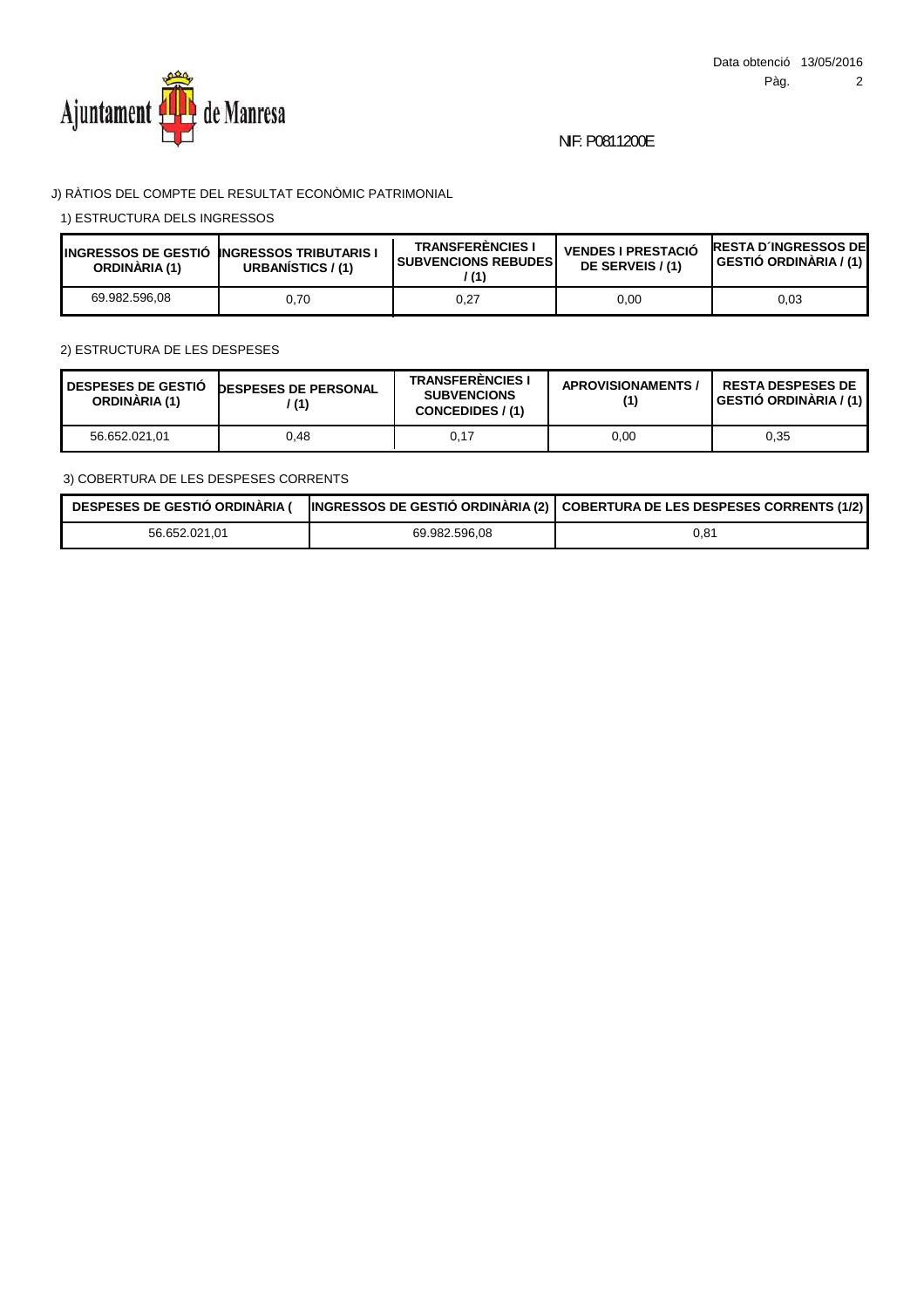

EXERCICI 2015

# **INDICADORS PRESSUPOSTARIS**

# **DEL PRESSUPOST CORRENT**

| EXECUCIÓ DEL PRESSUPOST DE DESPESES  | OBLIGACIONS RECONEGUDES NETES | CRÉDITS DEFINITIUS |
|--------------------------------------|-------------------------------|--------------------|
| EXECUCIÓ DEL PRESSUPOST DE DESPESESI | OBLIGACIONS RECONEGUDES NETES | CRÉDITS DEFINITIUS |
| 0.78                                 | 77.358.189.95                 | 98.724.456.45      |

| - PAGAMENTS LÍQUIDS<br>REALITZACIO DE PAGAMENTS<br>OBLIGACIONS RECONEGUDES NETES |                   |                               |  |
|----------------------------------------------------------------------------------|-------------------|-------------------------------|--|
| REALITZACIÓ DE PAGAMENTS                                                         | PAGAMENTS LÍQUIDS | OBLIGACIONS RECONEGUDES NETES |  |
| 0,88                                                                             | 68.064.146,48     | 77.358.189,95                 |  |

| <b>DESPESA PER HABITANT</b> | OBLIGACIONS RECONEGUDES NETES<br>$=$ | N. D. HABITANTS |
|-----------------------------|--------------------------------------|-----------------|
| DESPESA PER HABITANT        | OBLIGACIONS RECONEGUDES NETES        | N. D¿HABITANTS  |
| .036,21                     | 77.358.189.95                        | 74.655          |

| INVERSIÓ PER HABITANT<br>OBLIGACIONS RECONEGUDES NETES (Cap. VI i VII)<br>N. D. HABITANTS<br>$=$ |              |        |  |  |
|--------------------------------------------------------------------------------------------------|--------------|--------|--|--|
| INVERSIÓ PER HABITANT<br>OBLIGACIONS RECONEGUDES NETES (Cap. VI i VII)<br>N. D¿HABITANTS         |              |        |  |  |
| 119.20                                                                                           | 8.898.701,62 | 74.655 |  |  |

| <b>ESFORC INVERSOR</b><br>$=$ | OBLIGACIONS RECONEGUDES NETES (Cap. VI i VII)<br>OBLIGACIONS RECONEGUDES NETES |                               |  |  |  |
|-------------------------------|--------------------------------------------------------------------------------|-------------------------------|--|--|--|
| ESFORC INVERSOR               | OBLIGACIONS RECONEGUDES NETES (Cap. VI i VII)                                  | OBLIGACIONS RECONEGUDES NETES |  |  |  |
| 0,12                          | 8.898.701.62                                                                   | 77.358.189.95                 |  |  |  |

| EXECUCIÓ DEL PRESSUPOST D'INGRESSOS            | $=$ | DRETS RECONEGUTS NETS | PREVISIONS DEFINITIVES |
|------------------------------------------------|-----|-----------------------|------------------------|
| EXECUCIÓ DEL PRESSUPOST D'<br><b>INGRESSOS</b> |     | DRETS RECONEGUTS NETS | PREVISIONS DEFINITIVES |
| ง.79                                           |     | 77.988.351.83         | 98.724.456.45          |

| REALITZACIÓ DE COBRAMENTS | $=$           | RECAPTACIÓ NETA | DRETS RECONEGUTS NETS |
|---------------------------|---------------|-----------------|-----------------------|
| REALITZACIÓ DE COBRAMENTS |               | RECAPTACIÓ NETA | DRETS RECONEGUTS NETS |
| 0,90                      | 69.881.329.33 |                 | 77.988.351.83         |

| AUTONOMIA        | $=$  | DRETS RECONEGUT NETS (dels cap I, II, III, V, VI, VIII i<br>transferències rebudes) | DRETS RECONEGUTS NETS TOTALS |
|------------------|------|-------------------------------------------------------------------------------------|------------------------------|
| <b>AUTONOMIA</b> |      | DRETS RECONEGUT NETS (dels cap I, II, III, V,<br>VI. VIII i transferències rebudes) | DRETS RECONEGUTS NETS TOTALS |
|                  | 0,83 | 64.354.987.71                                                                       | 77.988.351.83                |

| AUTONOMIA FISCAL<br>$=$ | DRETS RECONEGUTS NETS D <sub>i</sub> INGRESSOS TRIBUTARIS | DRETS RECONEGUTS NETS TOTALS |
|-------------------------|-----------------------------------------------------------|------------------------------|
| AUTONOMIA FISCAL        | DRETS RECONEGUTS NETS D. INGRESSOS<br>TRIBUTARIS          | DRETS RECONEGUTS NETS TOTALS |
| 0,62                    | 48.740.085.70                                             | 77.988.351.83                |